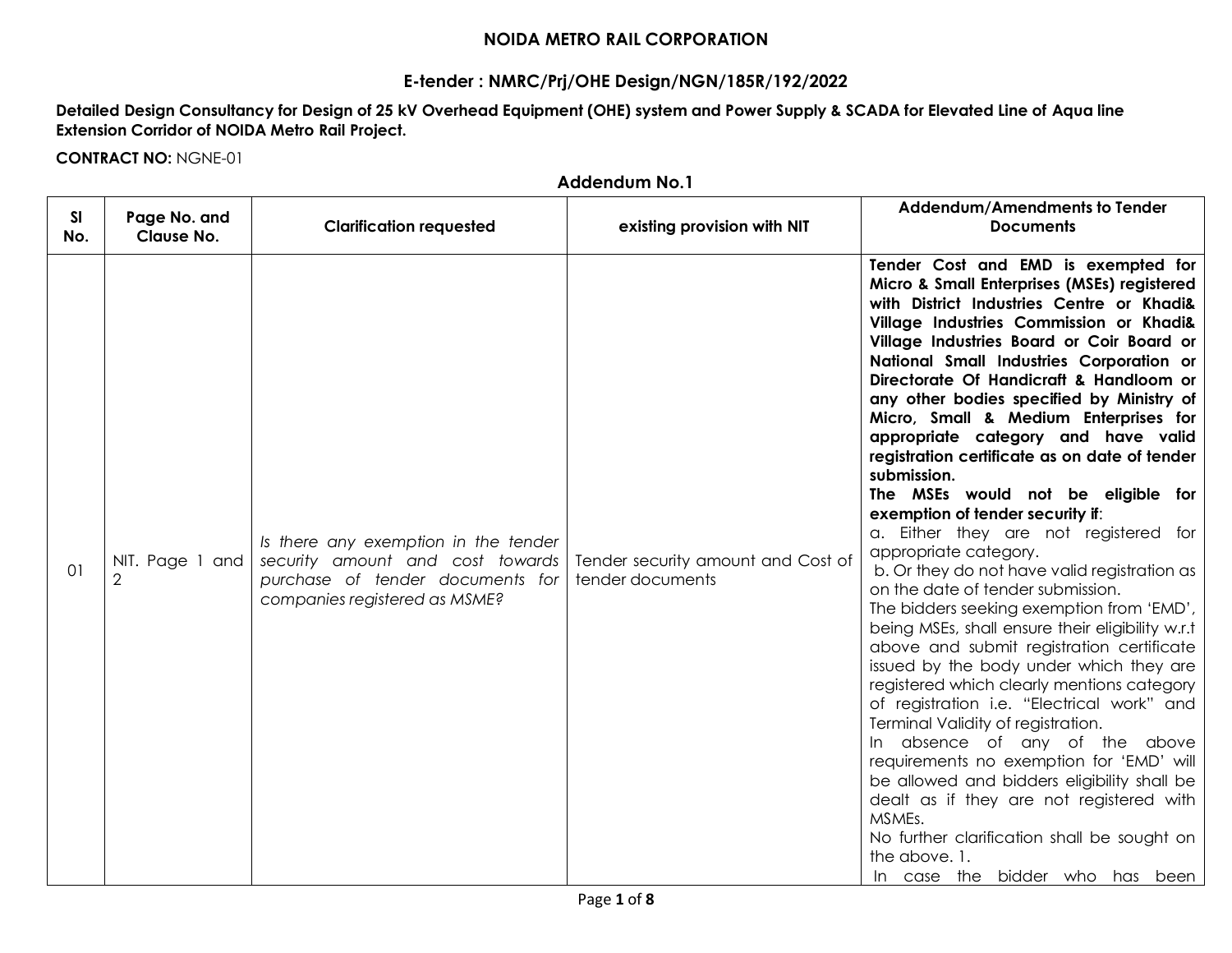|  | exempted Tender Cost/Tender Security<br>being Micro & Small Enterprise, and;<br>(i) Withdraws his Tender during the period<br>of Tender validity; or<br>(ii) Becomes the successful bidder, but fails<br>to commence the work (for whatsoever<br>reasons) as per terms & conditions of<br>Tender; or                                                                                                                                                                                                                                                                                                                                                                   |
|--|------------------------------------------------------------------------------------------------------------------------------------------------------------------------------------------------------------------------------------------------------------------------------------------------------------------------------------------------------------------------------------------------------------------------------------------------------------------------------------------------------------------------------------------------------------------------------------------------------------------------------------------------------------------------|
|  | (iii) Refuses or neglects to execute the<br>contract; or                                                                                                                                                                                                                                                                                                                                                                                                                                                                                                                                                                                                               |
|  | Fails to furnish the<br>required<br>(iv)<br>Performance Security within the specified<br>time, The bidder shall be debarred from<br>participating in future tenders for a period<br>of 1 year from the date of discharge of<br>tender/date<br>of<br>cancellation<br>of<br>NOA/annulment of award of contract as<br>the case may be. Thereafter, on expiry of<br>period of debarment, the bidder may be<br>permitted to participate<br>in<br>the<br>procurement process only on submission of<br>required Tender Cost/ Tender Security.<br>Further the Employer may advise the<br>authority responsible<br>for issuing<br>the<br>exemption certificate to take suitable |
|  | actions against the bidder such as<br>cancellation of enlistment certificate etc.                                                                                                                                                                                                                                                                                                                                                                                                                                                                                                                                                                                      |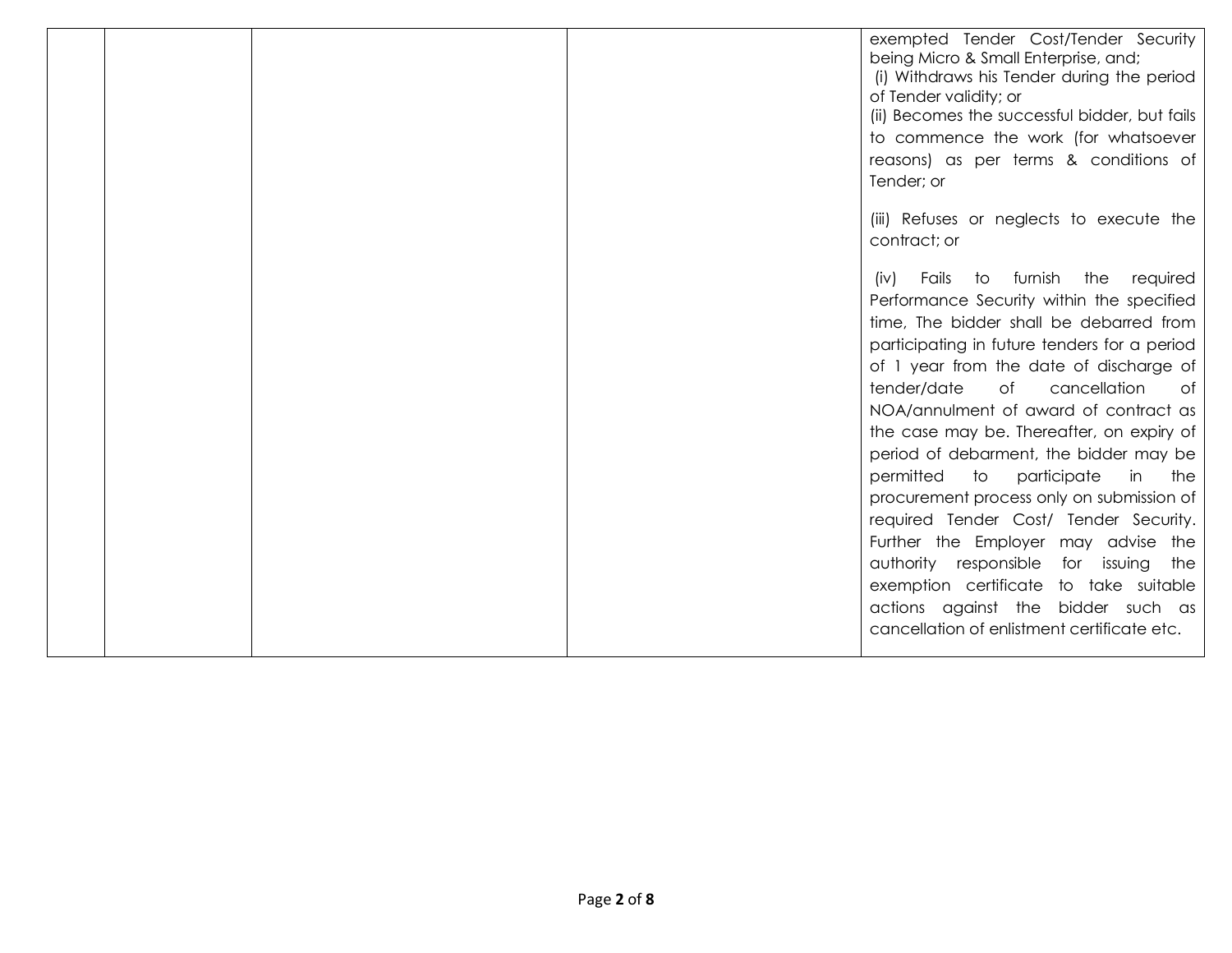| SI<br>No. | Page No. and<br><b>Clause No.</b>                                                                         | <b>Clarification requested</b>                                                                                                                                                                                                                                                                                                                                                                                                                                                                                                                                                                                                                                                                                                                                                                                                                                                                                                    | existing provision with NIT                                                       | Addendum/Amendments to Tender<br><b>Documents</b>                |
|-----------|-----------------------------------------------------------------------------------------------------------|-----------------------------------------------------------------------------------------------------------------------------------------------------------------------------------------------------------------------------------------------------------------------------------------------------------------------------------------------------------------------------------------------------------------------------------------------------------------------------------------------------------------------------------------------------------------------------------------------------------------------------------------------------------------------------------------------------------------------------------------------------------------------------------------------------------------------------------------------------------------------------------------------------------------------------------|-----------------------------------------------------------------------------------|------------------------------------------------------------------|
| 02        | Page 2<br>1.1.2 Key details:<br>Date & time of<br>Submission<br>of Tender online                          | We request the authority to consider<br>extending the last date of the<br>submission of the bid by at least 21<br>working days from the date of<br>receiving clarifications from<br>the<br>Authority.<br>We would appreciate your positive<br>response in the same regard.                                                                                                                                                                                                                                                                                                                                                                                                                                                                                                                                                                                                                                                        | Tender<br>submission<br>date:<br>end<br>06.06.2022 (15:00 Hrs)                    | No change-Please follow tender<br>conditions                     |
| 03        | Page:<br>0f<br>4<br>Notice<br>Inviting<br>Tender Point (i)<br>of Clause 1.1.3.1<br>Eligible<br>Applicants | The subject tender is floated for<br>specialized DDC work but in this work<br>JV/consortium is not allowed which<br>prohibit many Indian firms to enhance<br>their capability in this specific sector,<br>though these firms have very good<br>experience in Metro works. So we<br>request client to allow JV/consortium in<br>order to build expertise of Indian<br>companies else this kind of condition<br>would favour only for limited number of<br>companies/foreign firms.<br>Also, AatmaNirbhar Bharat is the vision<br>of the Prime Minister of making India a<br>self-reliant nation<br>& under<br>this<br>allowing<br>JV/<br>campaigning<br>by<br>consortium/ association, will allow<br>capacity building of Indian companies<br>for such specialized works, so we again<br>request client to allow JV/ consortium/<br>association as this condition is also<br>allowed by other clients such as DMRC,<br>NCRTC, etc. | Joint Ventures or Consortiums, are<br>not allowed to participate in the<br>Tender | <b>No</b><br>change-<br>Please<br>follow<br>tender<br>conditions |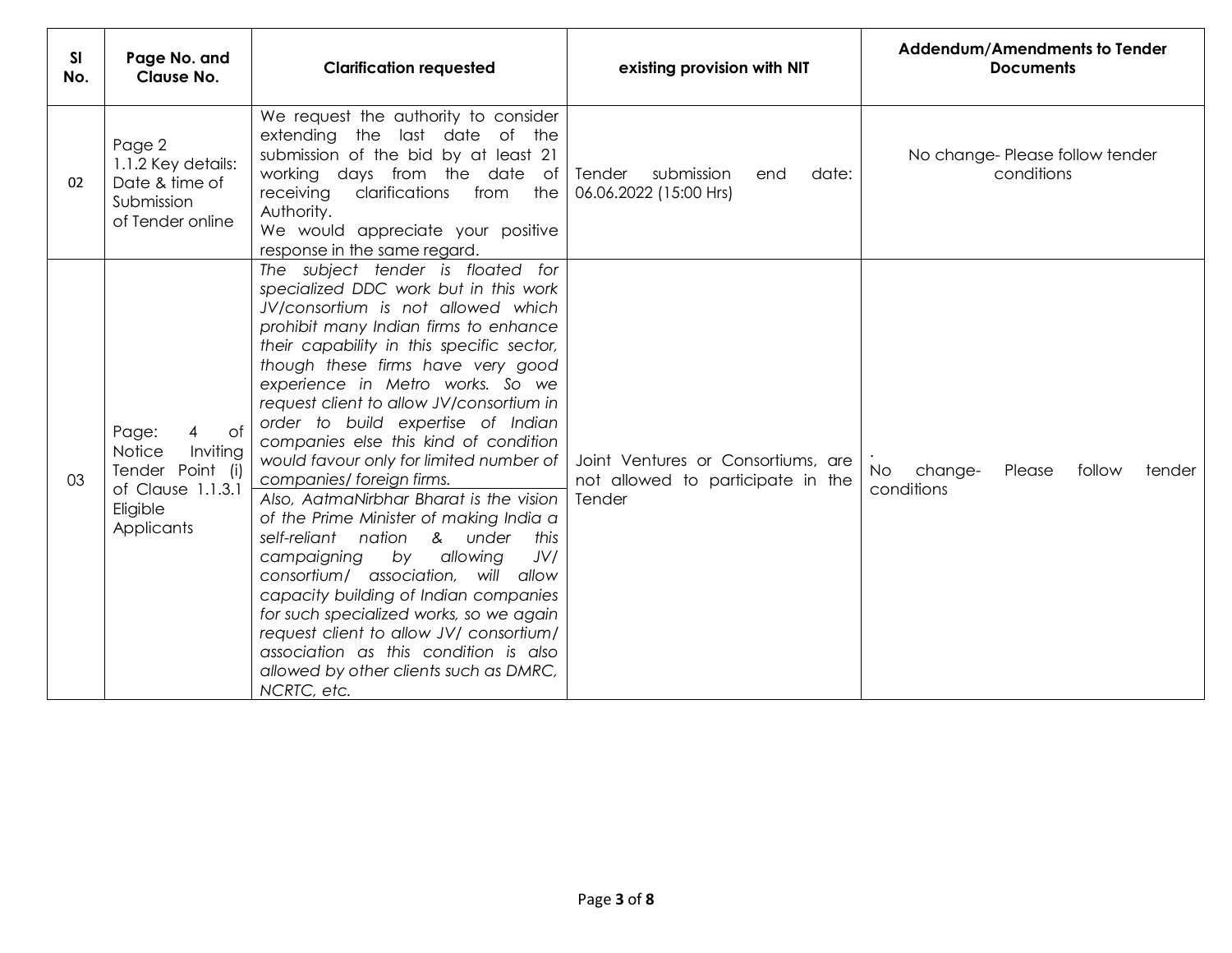| <b>SI</b><br>No. | Page No. and<br>Clause No.                                                                                                                                                    | <b>Clarification requested</b>                                                                                                                                                                                                                                                                                                                                                                                                                                                                                                                                                                                                                                                                                                                                                                      | existing provision with NIT                                                                                                                                                                                                                                                                                                                                                                                                                                                                                         | Addendum/Amendments to Tender<br><b>Documents</b>         |  |  |  |  |
|------------------|-------------------------------------------------------------------------------------------------------------------------------------------------------------------------------|-----------------------------------------------------------------------------------------------------------------------------------------------------------------------------------------------------------------------------------------------------------------------------------------------------------------------------------------------------------------------------------------------------------------------------------------------------------------------------------------------------------------------------------------------------------------------------------------------------------------------------------------------------------------------------------------------------------------------------------------------------------------------------------------------------|---------------------------------------------------------------------------------------------------------------------------------------------------------------------------------------------------------------------------------------------------------------------------------------------------------------------------------------------------------------------------------------------------------------------------------------------------------------------------------------------------------------------|-----------------------------------------------------------|--|--|--|--|
| 04               | Page 10<br>Volume-1 (NIT)<br>Qualification<br>Criteria<br>1.1.3.1 Eligible<br>Applicants                                                                                      | Since it is already mentioned in minimum<br>eligibility criteria, the work experience of<br>metro/railway/suburban railway system is<br>considered.<br>Therefore, it is requested to modify the<br>mentioned clause or kindly modify the<br>existing clause as:<br>The overall performance of the tenderer<br>shall be examined for all the ongoing<br>DDC works awarded by NMRC/ any other<br>Metro Organisation (100% owned by<br>Govt.)/ Railway organisations of value<br>more than 40% of NIT cost of work and<br>also for all the completed DDC works<br>by NMRC/<br>awarded<br>any<br>other<br>Metro/Railway Organisation (100% owned<br>by Govt.) within last one year (from the<br>last day of the previous month of tender<br>submission), of value more than 40% of NIT<br>cost of work. | The overall performance of the<br>tenderer shall be examined for all<br>the ongoing DDC works awarded by<br>NMRC/<br>other<br>any<br>Metro<br>Organisation (100% owned by<br>Govt.) of value more than 40% of NIT<br>cost of work and also for all the<br>completed DDC works awarded by<br>NMRC/<br>other<br>Metro<br>any<br>Organisation (100% owned<br>by<br>Govt.) within last one year (from the<br>last day of the previous month of<br>tender submission), of value more<br>than 40% of NIT cost of<br>work. | change-<br>Please<br>follow<br>tender<br>No<br>conditions |  |  |  |  |
| 05               | Volume-1<br>1.1.3.4<br>(ITT)<br>Minimum<br>Key Staff<br>requirement<br>Page 13 &<br>Annexure-3 As<br>clause<br>per<br>C12.1] Project<br>Organization<br>should be as<br>under | Since the scope of works for Railways &<br>Metro electrification are same and it may<br>be further noted that similar nature of<br>work<br>includes<br>works<br>in<br>metro<br>/railway/suburban<br>railway<br>system.<br>Therefore, it is requested to modify the<br>existing clause as below:<br>Note: The Chief Project Manager and<br>System Design Engineer must have an<br>experience of successful design, as<br>applicable, of One such similar project in<br>any of the metro/Railway/Suburban<br>organisation during last 7 yrs. Suitable<br>amendment may be considered.                                                                                                                                                                                                                 | Note: The Chief Project Manager<br>and System Design Engineer must<br>have an experience of successful<br>design, as applicable, of one such<br>similar project in any of the metro<br>organisation during last 7 yrs.                                                                                                                                                                                                                                                                                              | No<br>change-<br>Please<br>follow<br>tender<br>conditions |  |  |  |  |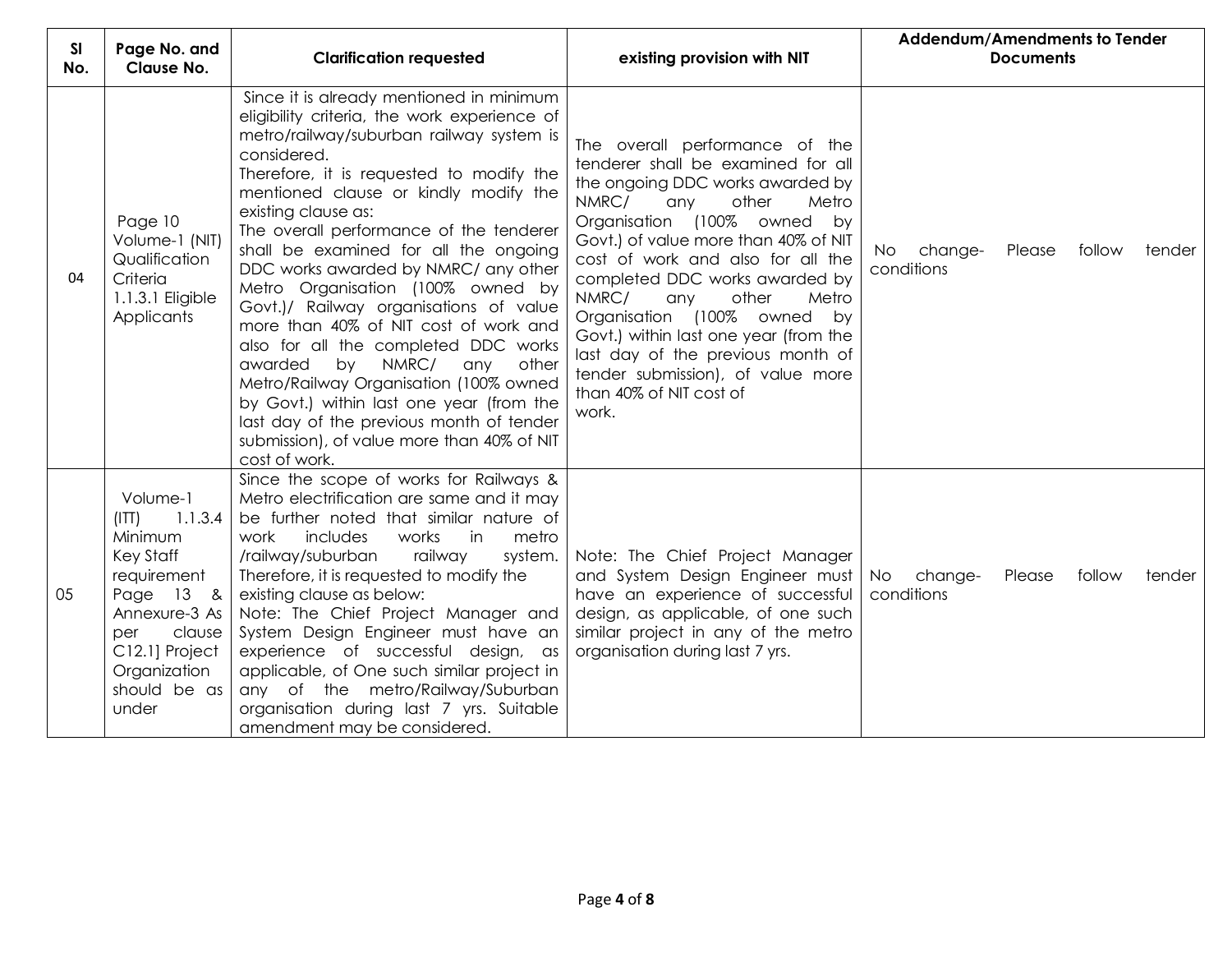| SI<br>No. | Page No. and<br><b>Clause No.</b>                                                                                      | <b>Clarification requested</b>                                                                                                                                                                                   | existing provision with NIT                                                                                                                                                                                                                                                                                                                                                                                              | Addendum/Amendments to Tender<br><b>Documents</b>                                                                                                                                                                                                                                                                                                                                                                                                                                                                                               |
|-----------|------------------------------------------------------------------------------------------------------------------------|------------------------------------------------------------------------------------------------------------------------------------------------------------------------------------------------------------------|--------------------------------------------------------------------------------------------------------------------------------------------------------------------------------------------------------------------------------------------------------------------------------------------------------------------------------------------------------------------------------------------------------------------------|-------------------------------------------------------------------------------------------------------------------------------------------------------------------------------------------------------------------------------------------------------------------------------------------------------------------------------------------------------------------------------------------------------------------------------------------------------------------------------------------------------------------------------------------------|
| 06        | Page No.21.<br>Volume-1 (ITT)<br>Para 2<br>of<br>Clause<br>B4.1<br>under<br>Ammendmen<br>to Tender<br><b>Documents</b> |                                                                                                                                                                                                                  | <b>Under B.4 Amendment to</b><br><b>Tender Documents</b><br>Without prejudice to the order of<br>preference as specified in Clause 1.5 of<br>General Conditions of Contract, the<br>provisions in such addenda shall take<br>priority over the Invitation to Tender<br>Tender<br><b>Documents</b><br>and<br>issued<br>previously. Tenderers should download<br>such addenda and consider them in the<br>tender submittal | Under B-4 Amendment to Tender<br>Documents (Refer Para 2 of B 4.1)<br>Without prejudice to the order of preference<br>as specified in Clause 21 of General<br>Conditions of Contract, the provisions in<br>such addenda shall take priority over the<br>Invitation to Tender and Tender Documents<br>issued previously. Tenderers should download<br>such addenda and consider them in the tender<br>submittal.<br>Note Read Clause 21 of General Conditions<br>of Contract in place of Clause 1.5 of<br><b>General Conditions of Contract,</b> |
| 07        | ITT Page 24<br>$C$ 2.4                                                                                                 | We are already registered with GST<br>authority in NCR i. e. Gurugram.<br>We<br>consider<br>$\overline{1}$<br>kindly<br><b>GST</b><br>request<br>registration of NCR in place of Uttar<br>Pradesh<br>state only. | With the tender submission, the<br>tenderer shall submit the proof of<br>GST registration in the state of Uttar<br>Pradesh<br>or<br>shall<br>submit<br>an<br>undertaking that he will<br>get<br>registered with GST authorities in the<br>state of Uttar Pradesh, in case of<br>award of LOA to them.                                                                                                                    | No change-<br>Please<br>follow<br>tender<br>conditions                                                                                                                                                                                                                                                                                                                                                                                                                                                                                          |
| 08        | Page No. 27<br>and 34 (F5)<br>Volume-1 (ITT)<br>C18.1.4                                                                | Which is to be used NMRC or NOIDA<br><b>METRO RAIL CORPORATION LTD FOR BANK</b><br><b>DRAFT</b>                                                                                                                  | To facilitate payment of Tender Fee<br>and Tender Security through RTGS,<br>NEFT & IMPS, the details of bank<br>account of NMRC as per given SBI<br>account details. In ITT Clause<br>C18.1.4.                                                                                                                                                                                                                           | To facilitate payment of Tender Fee and<br>Tender Security through RTGS, NEFT & IMPS,<br>the details of bank account of "Noida<br>Metro Rail Corporation Ltd." as per given<br>SBI account details. In ITT Clause C18.1.4.<br>For Performance Security Please follow<br>F5.1 a.b&c.<br>Note:-As per Vol 1 NIT and ITT, (Payment of<br>Tender Fee and security amount/EMD is to<br>be made only by RTGS, NEFT & IMPS. No<br>other mode of payment will be accepted.                                                                              |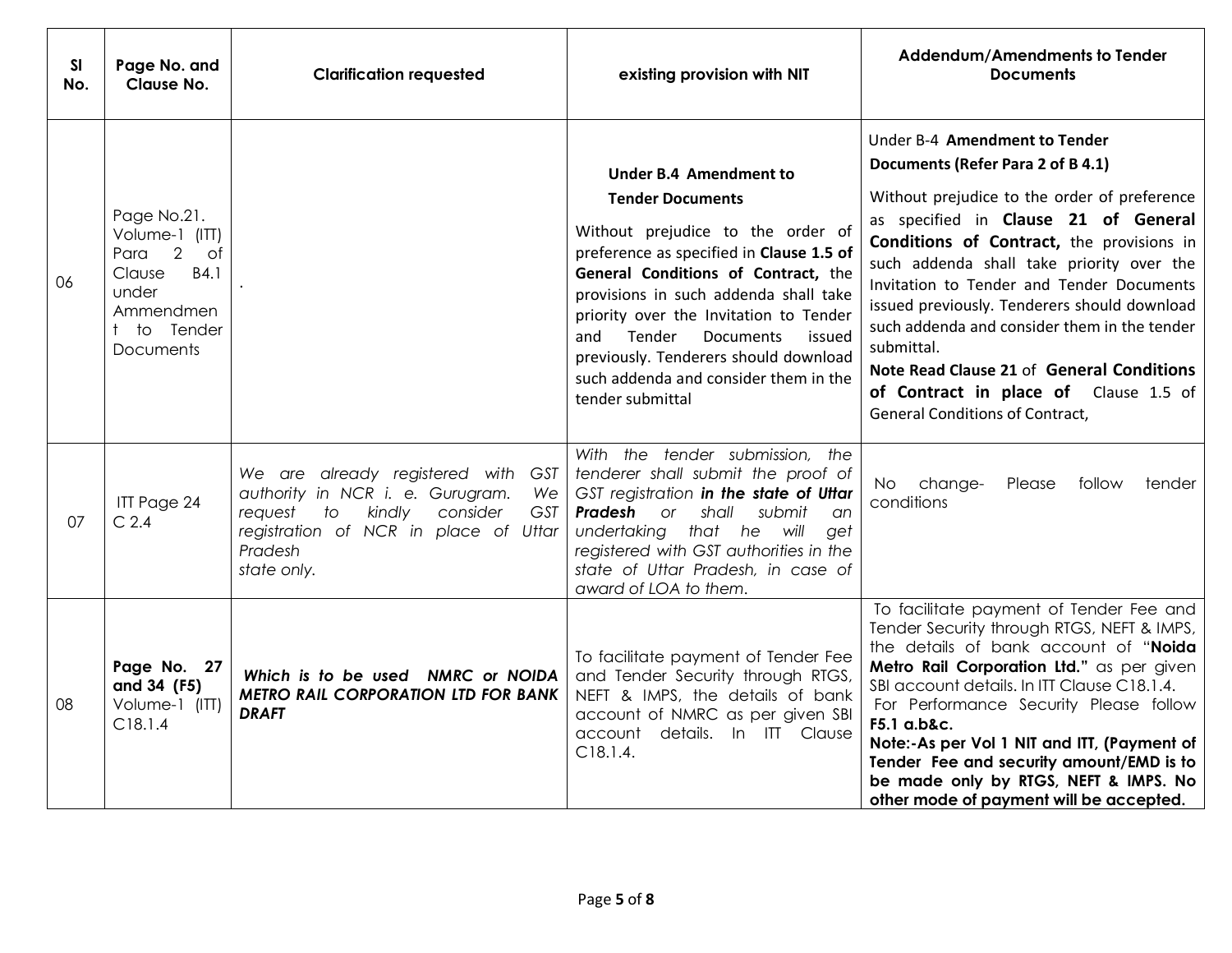| SI<br>No. | Page No. and<br><b>Clause No.</b>                                                               | <b>Clarification requested</b>                                                                                                                                                                                                                                                                                                     | existing provision with NIT                                                                                                                                                                                                                                                                                                                                                                                                                                                           | Addendum/Amendments to Tender<br><b>Documents</b>                |
|-----------|-------------------------------------------------------------------------------------------------|------------------------------------------------------------------------------------------------------------------------------------------------------------------------------------------------------------------------------------------------------------------------------------------------------------------------------------|---------------------------------------------------------------------------------------------------------------------------------------------------------------------------------------------------------------------------------------------------------------------------------------------------------------------------------------------------------------------------------------------------------------------------------------------------------------------------------------|------------------------------------------------------------------|
| 09        | ITT Page 36<br>Details of<br>design<br>facilities,<br>together with<br>their location           | It is understood that, the office space can<br>be used for meetings and working of DDC<br>team (not necessarily full time). Whenever<br>required, DDC and GC/Engineers can<br>schedule<br>meetings<br>there.<br>Please confirm.                                                                                                    | Upon his appointment, the DDC<br>shall promptly commence setting up<br>its exclusive organization to the<br>satisfaction of NMRC. NMRC shall<br>provide a suitable office space in<br>Noida for the DDC so as to have<br>coordination<br>close<br>with<br>GC/Engineer for various services.                                                                                                                                                                                           | No change-Please follow tender<br>conditions                     |
| 10        | ITT Page 36-3<br>(2nd)<br>bullet) Page 38<br>39<br>&<br>Annexure-<br>3.Project<br>Organization. | It is understood that, as per Annexure-3 no<br>bio-data / CV has to be submitted with<br>the tender. Only the successful bidder will<br>submit the team member CVs as per<br>mutual agreement with                                                                                                                                 | as per Annexure-3 An organisation<br>chart together with clear description<br>of the responsibilities of each<br>member within the overall work<br>programme as prescribed in clause<br>1.1.3.4 of NIT. Sufficient proof shall be<br>to substantiate<br>submitted<br>the<br>qualification and experience of staff<br>deployed.<br>The successful tenderer will provide<br>the above manpower as per<br>requirement mutually agreed by<br><b>NMRC</b><br>Designer<br>and<br>officials. | <b>No</b><br>change-<br>Please<br>follow<br>tender<br>conditions |
| 11        |                                                                                                 | NMRC. However, as per ITT organisation<br>chart with responsibilities has to be<br>submitted alongwith qualification and<br>experience documents. Please clarify, if<br>only team has to be proposed or CVs also<br>to be submitted to substantiate the<br>qualification and experience OR just a<br>brief statement will suffice. | Bio-data<br>other<br>relevant<br>and<br>document shall be furnished along<br>with the offer. The Biodata should<br>bring<br>clearly<br>out<br>relevant<br>experience in specific core area.                                                                                                                                                                                                                                                                                           | change-<br>Please<br>follow<br>No.<br>tender<br>conditions       |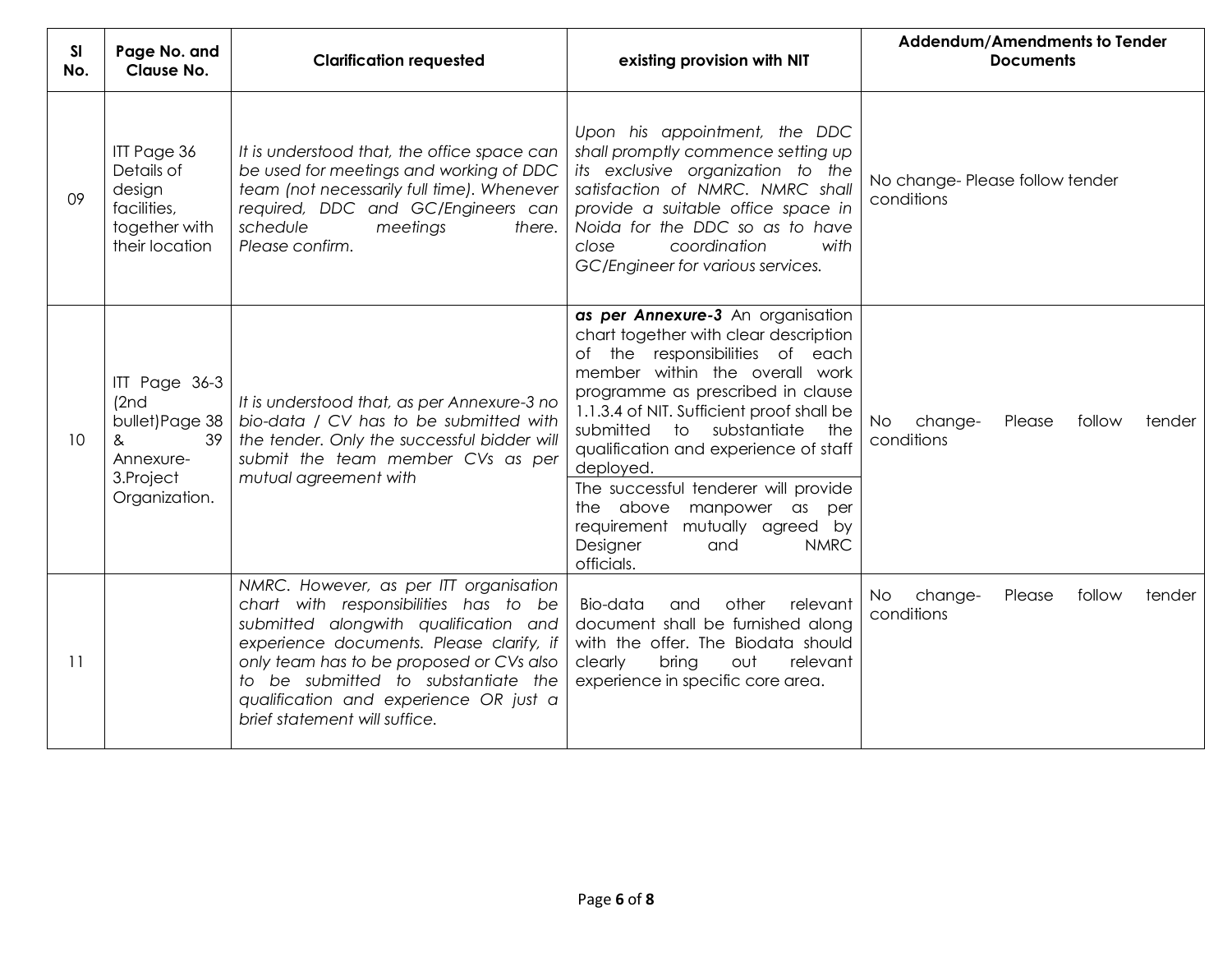| 12 | Vol 3 SCOPE<br>OF<br><b>WORK</b> | understand<br>these clauses do<br>We.<br>notnecessarily require simulation / load<br>flow /system studies using simulation tool,<br>butmanual calculations / study should<br>thepurpose.<br>serve<br>Kindly confirm. | Various clause of Vol 3 (Scope of<br>Work) calls for calculations<br>study viz.:<br><b>Clause 1a of SoW</b> (Vol 3)<br>requires 'sizing of all equipment<br>bymathematical<br>supported<br>calculations<br>$\cdots$<br>$\cdot$ Clause 1.A.<br>OHE Works, (i) (6th bullet) requires'<br>calculations to determine<br>he<br>equipment sizing, catenary voltage<br>drop, max current, potential rise '<br>taking into consideration the normal<br>as well as extended feed conditions<br>$\cdot$ Clause 1.D.<br>Power Supply arrangement (2nd<br>bullet) requires 'DDC shall indicate<br>minimum headway of the trains in<br>the new corridor, which can be<br>catered without augmenting any of<br>the existing RSS'<br>$\cdot$ Clause 1.E.<br>Designing of protection<br>and<br>interlocking scheme for each ASS,<br>OHE Post: (1st bullet) requires<br>relay timings to ensure proper<br>protection  using load pattern and<br>power flow study' | Yes: Manual calculations shall serve the<br>purpose. |
|----|----------------------------------|----------------------------------------------------------------------------------------------------------------------------------------------------------------------------------------------------------------------|--------------------------------------------------------------------------------------------------------------------------------------------------------------------------------------------------------------------------------------------------------------------------------------------------------------------------------------------------------------------------------------------------------------------------------------------------------------------------------------------------------------------------------------------------------------------------------------------------------------------------------------------------------------------------------------------------------------------------------------------------------------------------------------------------------------------------------------------------------------------------------------------------------------------------------------------------|------------------------------------------------------|